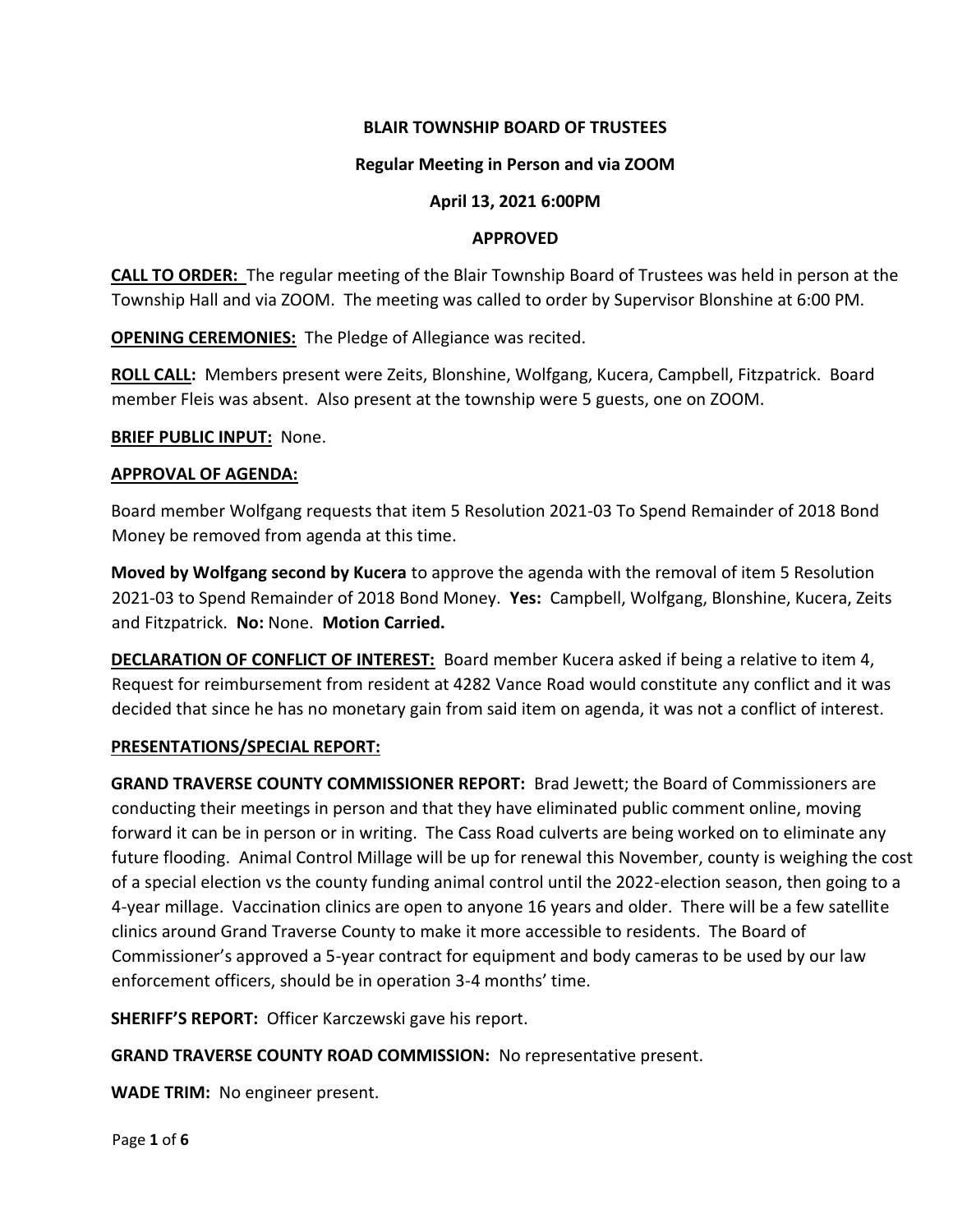## **OPERATION SERVICES REPORT:** Report submitted.

**TREASURER REPORT:** Board member Campbell gave her report.

## **ANNOUNCEMENTS/CORRESPONDENCE:**

Stacy Allman has offered with the help of her co-workers a "Red Day" of volunteering, with about 30 volunteers they will clean up Vance Road. It will take place the week after the annual Grand Traverse County Road Cleanup, so any trash collected will be placed in township dumpster.

Blair Township Cleanup day is scheduled for May 8, 2021 from 8:00AM to Noon. This is for Blair Township residents and taxpayers held here at the township hall.

Batting Cage construction has begun April  $11<sup>th</sup>$ , Mike Richards from the Traverse City Little League is also coordinating improvements to the baseball diamonds. Thank you, Mike for all your hard work out in the township park. Also, a thank you to Scott Blonshine for the use of a tractor with bucket and rake, used to spread diamond dust to ball diamonds.

April 24, 2021 is Drug Take-back Day held here at the township hall from 10:00AM to 2:00PM.

**CONSENT CALENDAR:** Board member Campbell requests that the Minutes from March 31, 2021 Budget Meeting be pulled for discussion.

| <b>FUND</b>         | <b>CHECK NUMBERS</b> | <b>TOTALS</b> |            | <b>REPORTS</b>                   |
|---------------------|----------------------|---------------|------------|----------------------------------|
| Pooled Operating    | #4767-4850           |               | 126,958.35 | <b>EMS Report</b>                |
| Trust & Agency Fund | #1072-1073           |               | 1,770.24   | Water Dept. Report               |
| <b>Tax Account</b>  | #6742-6749           |               | 290,907.49 | <b>Minutes Regular Meeting</b>   |
| Payroll Check       | #1751-1759           |               | 23,369.76  | March 10, 2021                   |
| Direct Deposit/EFT  |                      |               | 68,617.84  | Minutes of March 10, 17,         |
|                     |                      |               |            | 24, and 31, 2021 Budget Meetings |

**Moved by Wolfgang second by Zeits** to approve the Consent Calendar as presented. **Yes:** Fitzpatrick, Zeits, Campbell, Wolfgang, Kucera and Blonshine **No:** None. **Motion Carried.**

### **UNFINISHED BUSINESS: There was none.**

### **NEW BUSINESS:**

### **PUBLIC HEARING/S**

**At 06:34PM the ZOOM meeting was interrupted by inappropriate ZOOM audience; the ZOOM meeting was closed out and restarted at 06:35PM without further disruption.**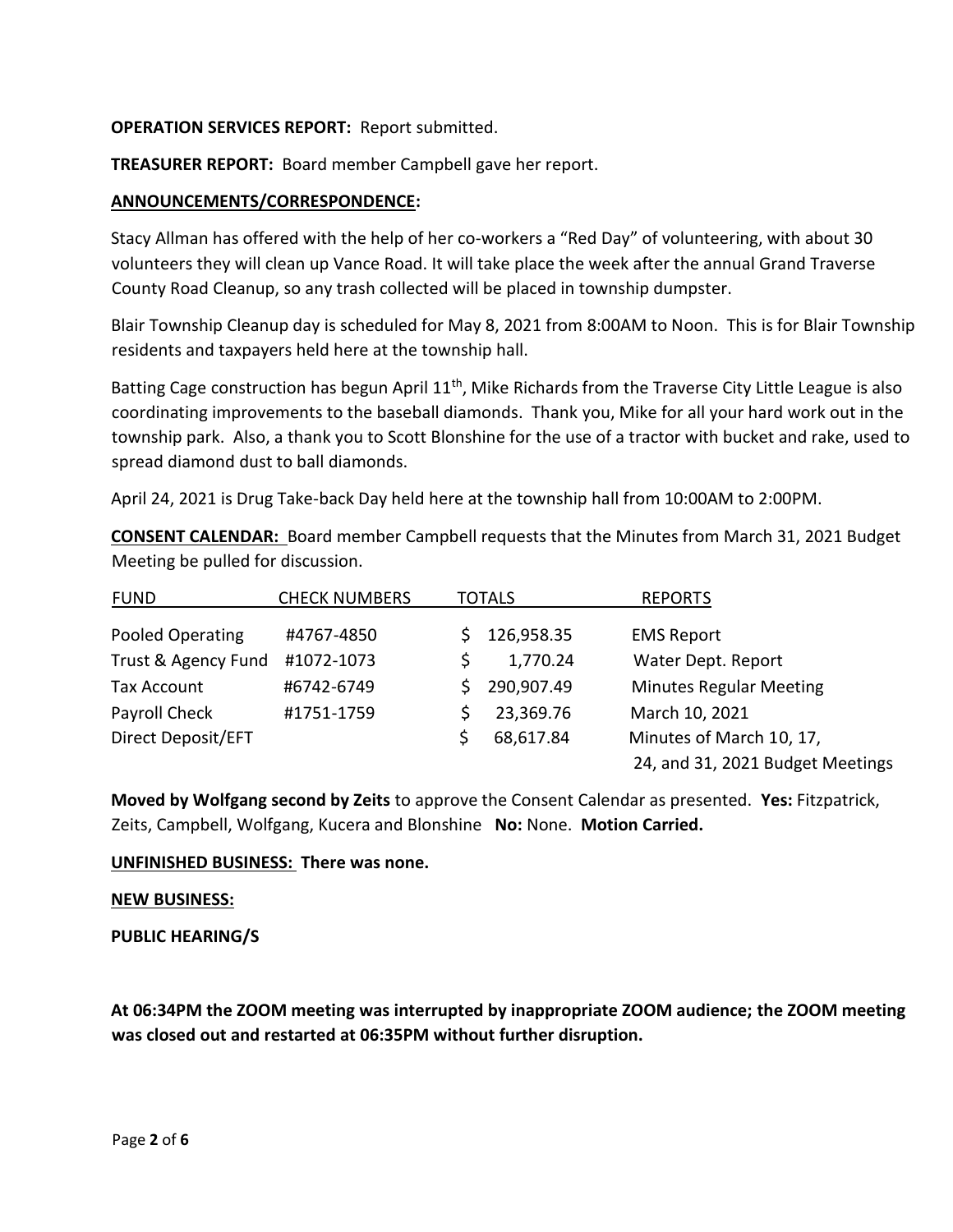**A. Special Use Case # SU/SPR 21-03-01 Nature and Me RV to establish a showroom and sales lot for Airstream campers in existing building, property located at 3943 Rennie School Rd, Traverse City, MI 49685 Parcel #28-02-630-002-00.**

### **Public Hearing opened at 6:36PM**

No public comment.

### **Public Hearing closed at 6:38PM**

**Moved by Wolfgang second by Kucera**, to approve special use case #SP/SPR 21-03-01 as it meets the standards for approval Section 22.04 items A-G in the Blair Township Zoning ordinance and has the recommendation from Township Planning Commission. **Yes:** Wolfgang, Campbell, Kucera, Fitzpatrick, Blonshine and Zeits. **No:** None. **Motion Carried.** 

# **B. Special Use Case # SU/SPR 21-03-02 Boat Craft to establish showroom/sales lot in existing building at 2816 M-37 South, Traverse City, MI 49685 Parcel #28-02-017-023-30.**

**Public Hearing opened at 6:42PM** No

public comment.

**Public Hearing closed at 6:43PM** 

**Moved by Wolfgang second by Zeits** to approve special use case #SU/SPR 21-03-02 Boat Craft as recommended by the Planning Commission as it meets the standard 22.04 A-G of the Blair Township Zoning ordinance. **Yes:** Blonshine, Zeits, Kucera, Wolfgang and Campbell. Abstain: Fitzpatrick. No**:** None. **Motion Carried.** 

## **2. EMS & Fire Budget Amendments**

Grant awarded of \$27,530.06 (Twenty-seven thousand five hundred thirty dollars and six cents) from Public Safety and Public Health Payroll Reimbursement Act.

**Moved by Wolfgang second by Zeits** to approve increasing the Fire Revenues other Federal Grants by \$13,765.08 (Thirteen thousand seven hundred sixty-five dollars and eight cents). **Yes:** Blonshine, Fitzpatrick, Kucera, Campbell, Wolfgang and Zeits. **No:** None. **Motion Carried.** 

**Moved by Fitzpatrick second by Zeits** to approve increasing the EMS Revenues other Federal Grants by \$13,765.08 (Thirteen thousand seven hundred sixty-five dollars and eight cents). **Yes:** Fitzpatrick, Kucera, Zeits, Blonshine, Campbell and Wolfgang. **No:** None. **Motion Carried.**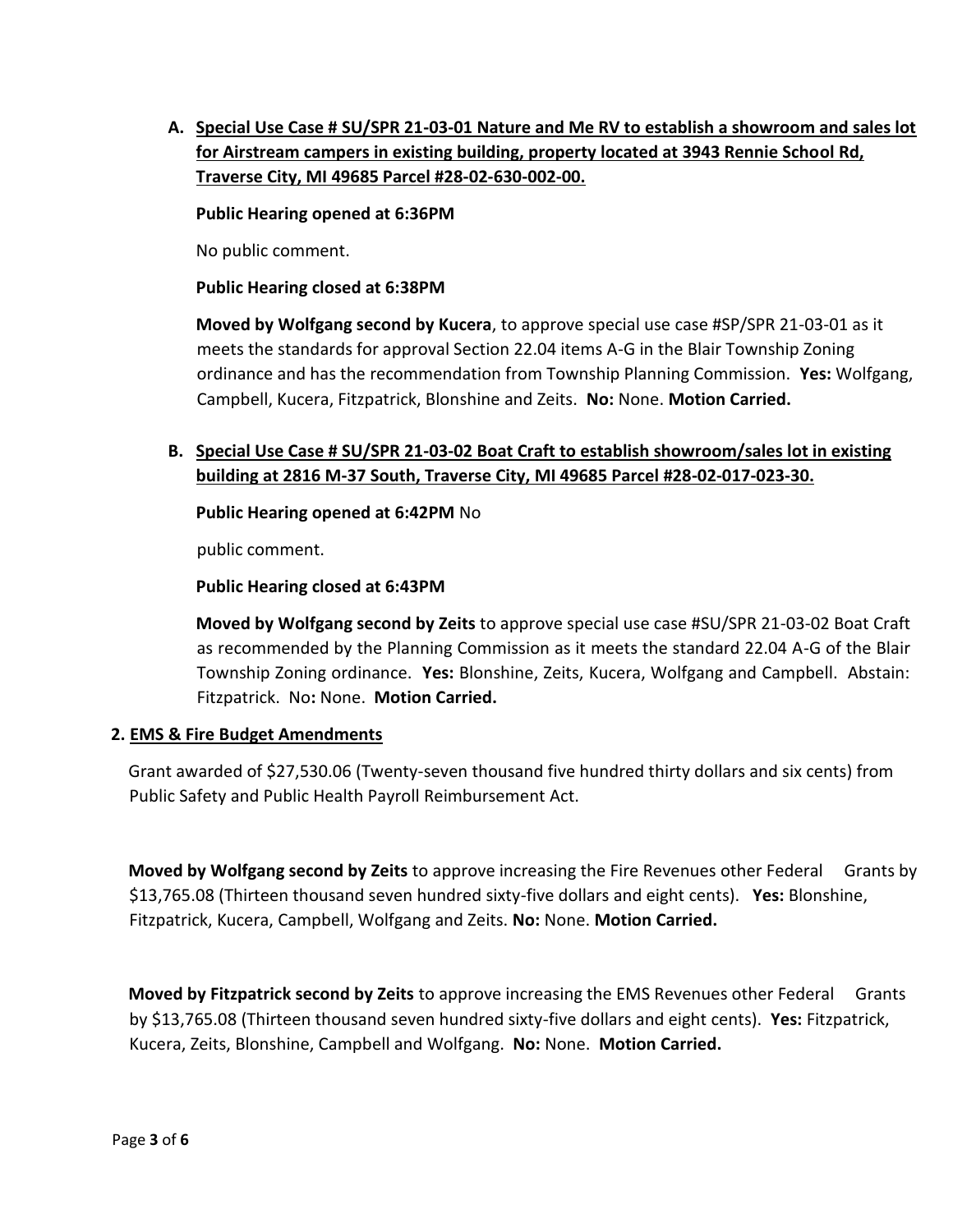# **Fire Department Budget Amendments**

Grant received from Grand Traverse Band in the amount of \$5,995.00 (Five thousand nine hundred ninety-five dollars and no cents) for purchase of Thermal Imaging Camera, request to amend the fire budget as follows:

205-000-539.000 State Grants increase by \$5,995.00.

205-345-977.000 Equipment increase by \$5,995.00.

**Moved by Wolfgang second by Kucera** to approve amending Fire Budget State Grant revenues in the amount of \$5,995.00 and increase the Equipment Expenditures in the Fire budget by \$5,995.00. **Yes:**  Campbell, Blonshine, Wolfgang, Zeits, Kucera and Fitzpatrick. **No:** None. **Motion Carried.** 

## **3. Quotes for Cleaning/Inspecting both Water Tower/Tanks**

**Board Discussion:** Blonshine would like to thank Lynette and Patrick for the research that went into getting these quotes prepared for tonight's meeting.

**Moved by Wolfgang second by Fitzpatrick** to approve the agreements with Dixon Engineering for interior cleaning, inspection of elevated and underground tanks. And to approve Seven Brothers for the exterior washing of the elevated tank, total amount \$14,875.00 (Fourteen thousand eight hundred seventy-five dollars and no cents). **Yes:** Wolfgang, Campbell, Zeits, Fitzpatrick, Kucera and Blonshine. **No:** None. **Motion Carried.** 

## **4. Request for reimbursement from resident at 4284 Vance Road**

**Board Discussion:** Blonshine stated that she needs better assessment/cost from the homeowner, these repairs to their residence are due to an old water main break that should have been removed years ago and was not documented.

## **5. Removed 6. Cemetery Mapping**

Cost of \$2,400.00 (Two thousand four hundred dollars and no cents) to resize both cemetery maps and integrate them into our current PONTEM cemetery software program.

**Moved by Wolfgang second by Fitzpatrick** to approve moving \$2,400.00 from contingency to contracted services line-item Cemetery Budget for Pontem software to re-illustrate both cemetery maps and integrate them into our current PONTEM software. **Yes:** Blonshine, Kucera, Fitzpatrick, Wolfgang, Zeits and Campbell. **No:** None. **Motion Carried.** 

## **7. Possible Amendment to section 218 Agreement**

**Moved by Wolfgang second by Fitzpatrick** amend the Section 218 agreement **NOT** to exclude any part time positions. **Yes:** Campbell, Zeits, Wolfgang, Fitzpatrick, Kucera and Blonshine. **No:** None. **Motion Carried.**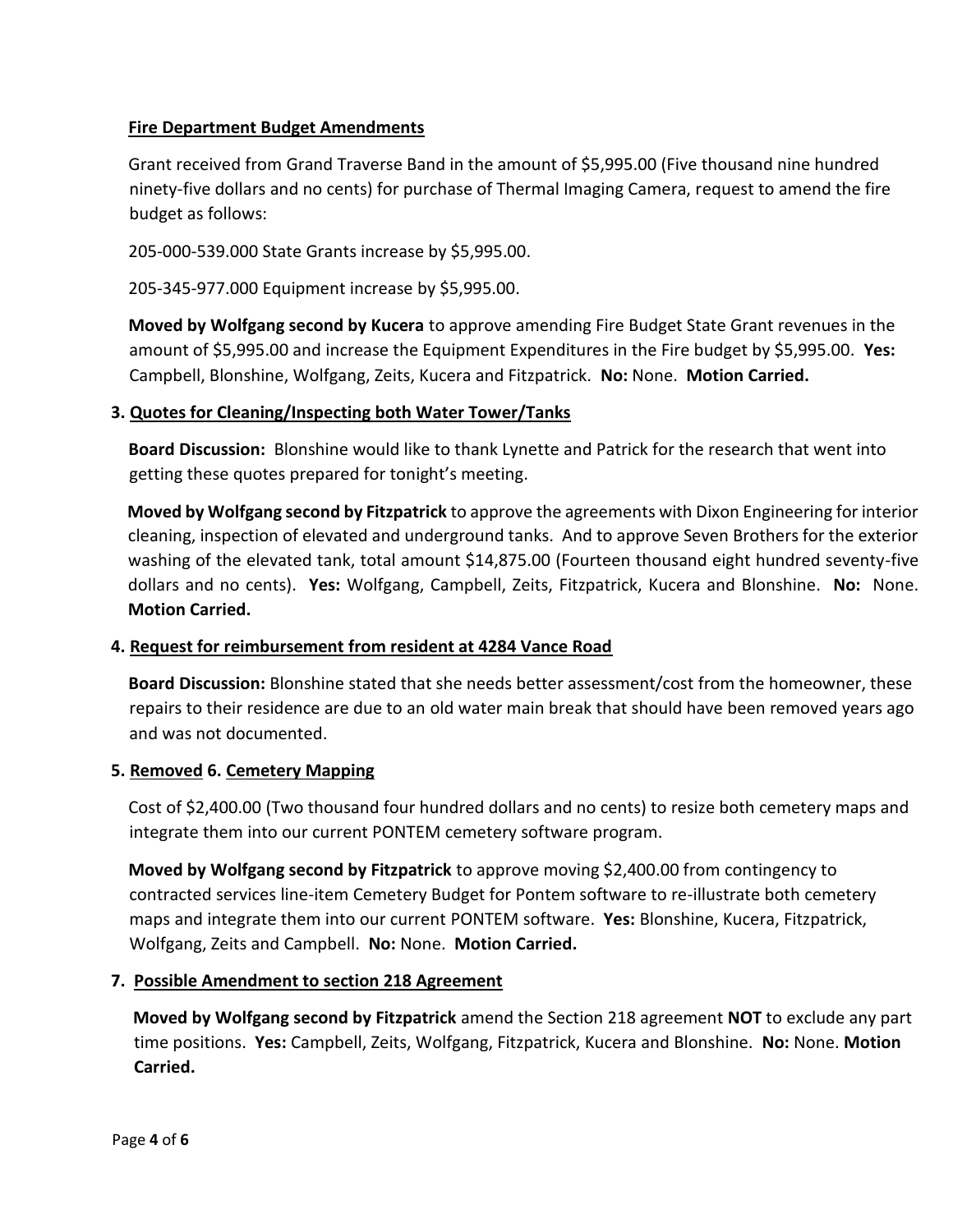# **8. West Shore Fire Agreement for Scott Air Pack Maintenance**

**Moved by Blonshine second by Fitzpatrick** to approve the agreement with West Shore Fire for Scott 3M Air Pack Safety Maintenance at a fee of \$55.00 (fifty-five dollars) per pack, per year for 3 years. **Yes:** Wolfgang, Blonshine, Campbell, Fitzpatrick, Zeits and Kucera**. No:** None. **Motion Carried.** 

# **9. 2021 Traverse City Pit Spitter Firework Display**

**Motion by Wolfgang second by Zeits** to approve the Traverse City Pit Spitters Schedule for fireworks display covering the 2021 baseball season. **Yes:** Zeits, Fitzpatrick, Kucera, Wolfgang, Blonshine and Campbell. **No:** None. **Motion Carried.** 

## **10.EMT school for Tylus Francisco**

**Motion by Wolfgang second by Zeits** to approve paying for Tylus Francisco's EMT class in the amount of \$1,500.00 (One thousand five hundred dollars and no cents) to be paid out of the 2021/2022 EMS Budget with the conditions as spelled out in the EMS Educational Policy of the employee handbook.

## **11.Spring 2021 Blair Township Newsletter**

**Board Discussion:** Due to the cost and time involved with publishing/mailing out a spring newsletter, we will forgo publishing one this spring and see if there is any interest to maybe publish one in the fall. We do have a Township Facebook page and Township Web page to post any news or ongoing business.

**Moved by Wolfgang second by Fitzpatrick** not to publish a Spring 2021 Township Newsletter. **Yes:**  Kucera, Fitzpatrick, Zeits, Blonshine, Campbell and Wolfgang. **No:** None. **Motion Carried.** 

## **12.Approval to publish Maintenance Position**

**Motion by Wolfgang second by Kucera** to approve posting the vacant maintenance position with a wage of 40-42 thousand per year, this is a full-time benefitted position. **Yes:** Kucera, Wolfgang, Fitzpatrick, Campbell, Blonshine and Zeits. **No:** None. **Motion Carried.**

## **13.Surplus Items**

**Motion by Blonshine second by Fitzpatrick** to declare one IBM Lenovo Desktop Think Center tag #2185 and one IBM Lenovo ThinkPad T500 Laptop tag #2190 as surplus sending to IT RIGHT to dispose of properly. **Yes:** Fitzpatrick, Kucera, Campbell, Zeits Wolfgang and Blonshine. **No:** None. **Motion Carried.** 

**Extended Public Input**:There was none.

**Adjournment:** 07:42PM.